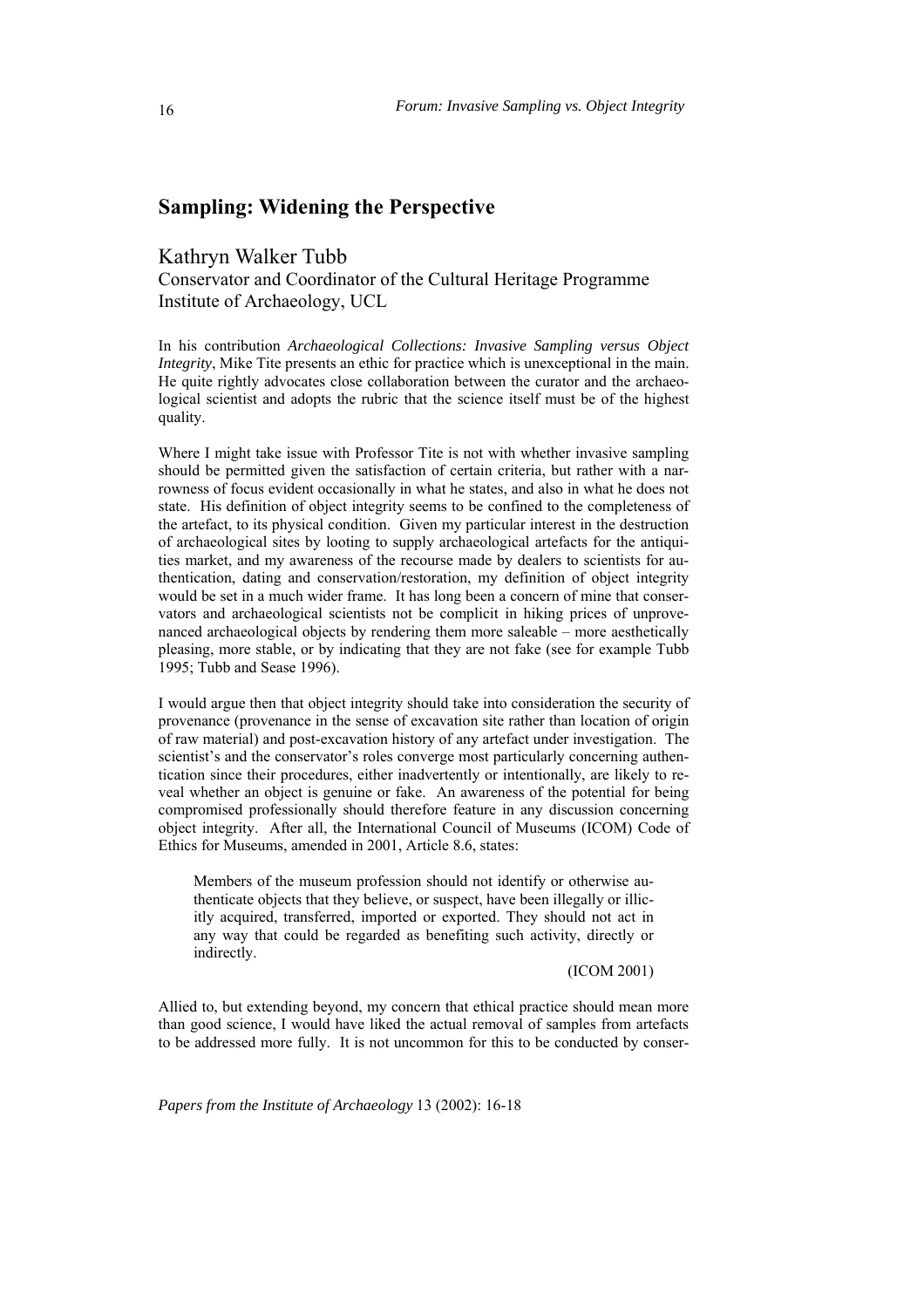vators and scientists outside the institution conducting the analytical work. In my opinion the out-sourcing of sample-taking is bad practice. The choice of sample site should be a collaborative one involving at least the curator/archaeologist, the scientist and the conservator. In this way the size of the sample and its location on the object can be discussed to ensure that the sample will be appropriate to answer the research questions posed. An added benefit of such an arrangement would be to minimize the danger of previous restoration being mistaken for part of the artefact, a concern that was expressed by a scientist sampling Garstang's Neolithic statue head from Jericho recently (Anon. pers. comm.), and to ensure that modern and ancient elements of a pastiche are recognised prior to sampling. It has been reported for example, that forgers of Malian terracottas are incorporating genuine fragments in those inconspicuous areas most likely to be sampled for thermoluminescence (TL) dating in the hope that the fake may escape detection (Brent 2001).

Another aspect of Professor Tite's paper with which I wish to take issue is his statement that "it is not a conservator's role to pass judgement on either the cultural significance of an object or the extent to which it is important to maintain object integrity" (Tite, this volume: 4). This view is old-fashioned and inappropriate. It conjures up images of the conservator as a manually-skilled worker who should not be expected to be able to think academically, or who, at the very least, is disinclined to think deeply; an individual unlikely to be able to contribute usefully to policymaking; a service provider in an extremely limited sense. The comment made to me in general conversation over breakfast thirty years ago that conservation is ideally suited to those who are 'not too bright but clever with their hands' resurrects itself (see Tubb 1997 and 1998 for further elaboration on the issues raised here). The remark was indefensible then; it is surprising and disappointing to encounter a similar sentiment here, arguing for the exclusion of the conservator's judgment in decisionmaking concerning invasive sampling of archaeological objects, a process that benefits from a collaborative approach.

When all is said and done, the conservator spends more time scrutinising and handling objects than anyone else, including the draughtsperson. It is very often the conservator who initiates research questions. Archaeological conservators work to retrieve information to contribute to the archaeological record. The European Confederation of Conservation-Restoration Organisations (ECCO) asserts that:

The fundamental role of the Conservator-Restorer is the preservation of cultural heritage for the benefit of present and future generations. The Conservator-Restorer contributes to the perception, appreciation and understanding of cultural heritage in respect of its environmental context and its significance and physical properties.

### (ECCO 2002)

To conclude, it might also be borne in mind that sampled areas on artefacts may require remedial work such as replacement of protective coatings, stabilisation treatment and gap-filling of voids – all elements that concern object integrity. Such remedial treatment will usually entail the involvement of the conservator at least in an advisory and supervisory capacity. Budgetary and scheduling factors result for the